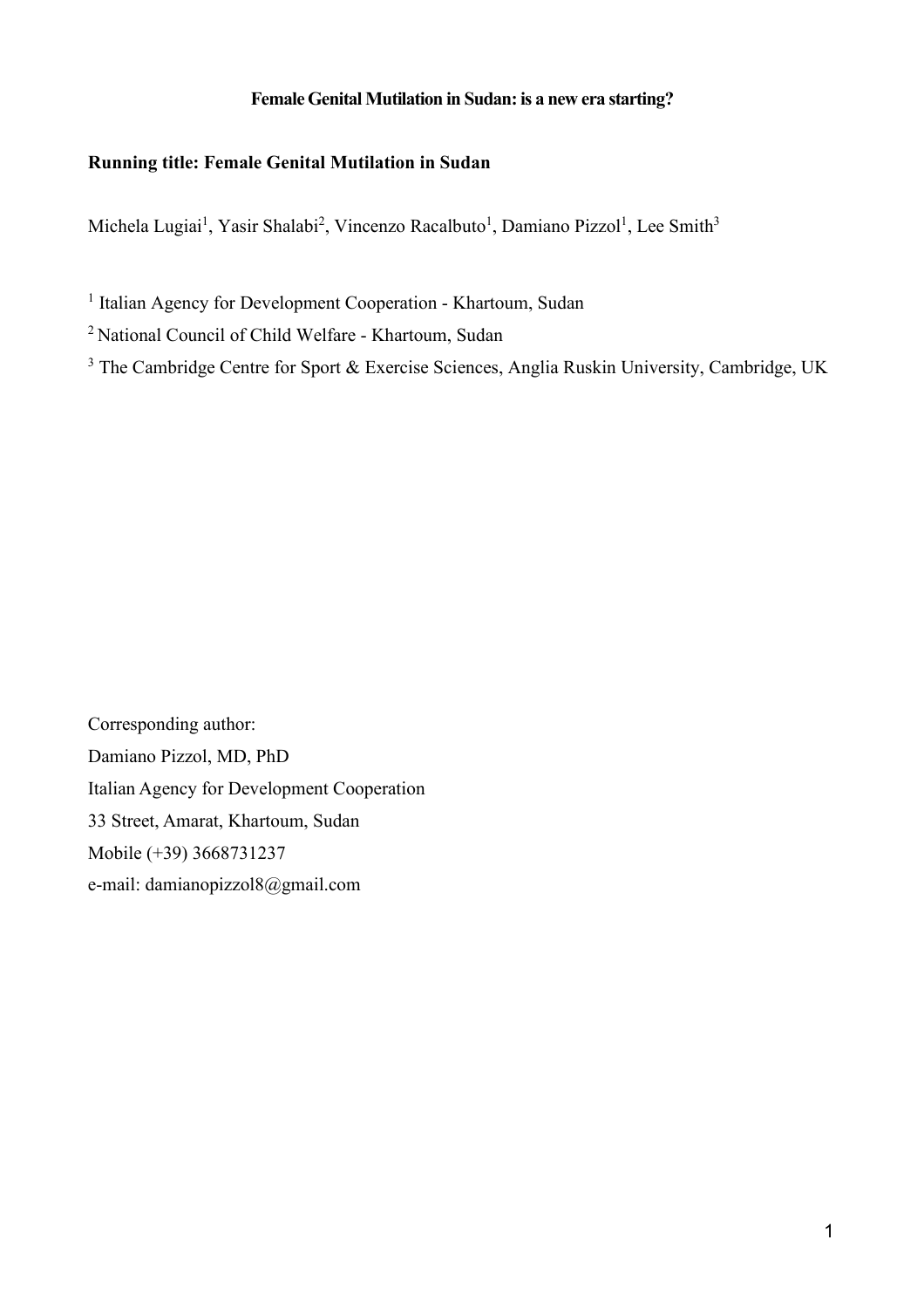### **ABSTRACT**

The World Health Organisation (WHO) defines female genital mutilation or cutting (FGM/C) a violation of human rights and includes all procedures that involve partial or total removal of the external female genitalia, or other injury to the female genital organs for non-medical reasons. Sudan has one of the highest rates of FGM/C in the world with 86.6% girls and women aged between 15-49 years affected. Despite FGM/C is still widely practiced across all Sudan, social attitudes and norms towards the practice are changing, especially in urban areas. On 22 April 2020 was endorsed the amendment to the Criminal Law Article 141 by both the Sovereign and Ministerial Councils by which the transitional Sudanese government criminalises FGM/C in Sudan. Sudan is beginning a new era in terms of FGM/C. In order to achieve effective and long-lasting effects, efficient mechanisms, specifically allocated financial resources, and broader partnerships that include governmental bodies, civil society, community-based organisations, and international actors, should be put in place.

**Key words:** Sudan, Female genital mutilation or cutting; FGM/C; Women.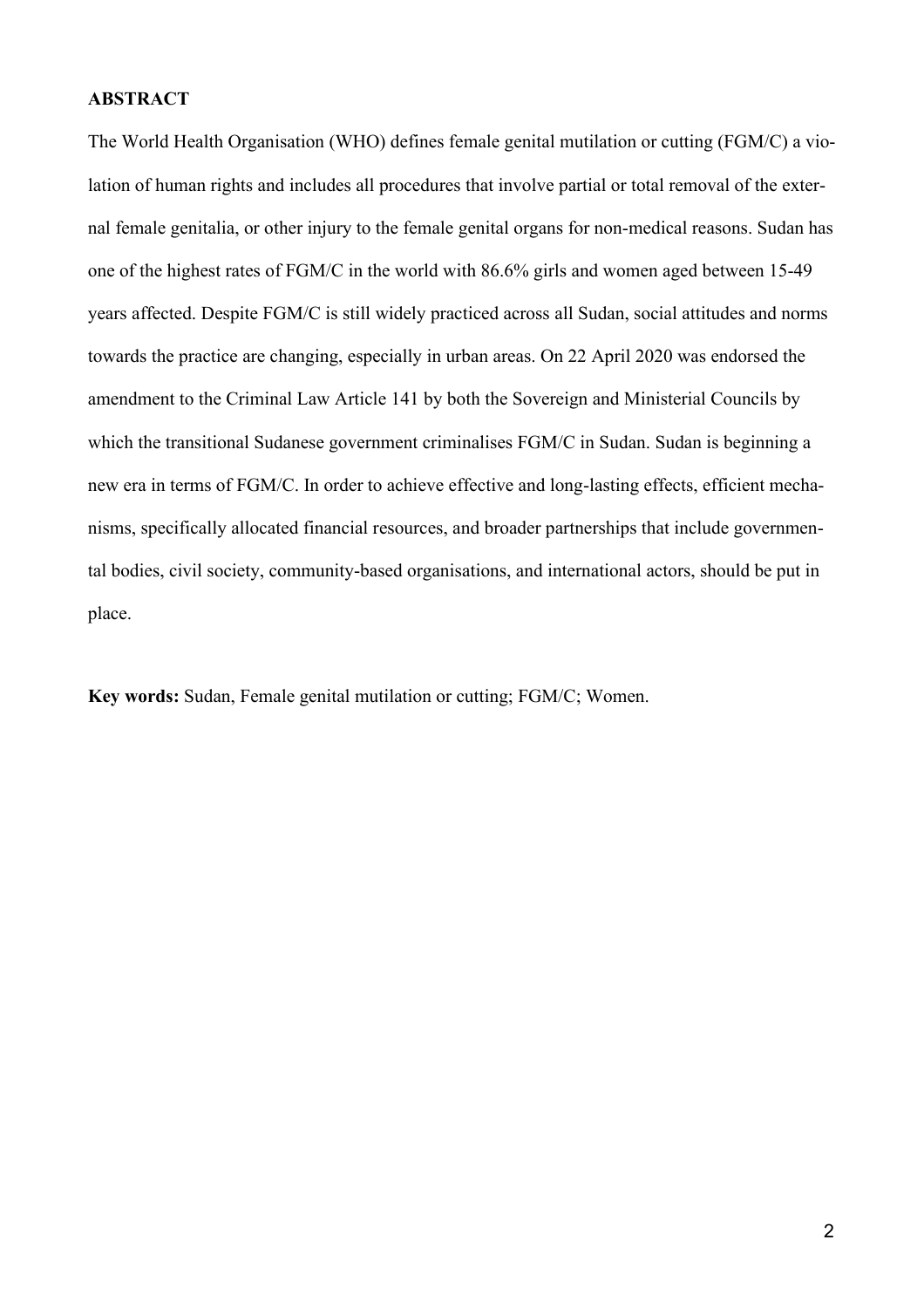#### **Female Genital Mutilation in Sudan: is a new era starting?**

The World Health Organisation (WHO) defines female genital mutilation or cutting (FGM/C) a violation of human rights and includes all procedures that involve partial or total removal of the external female genitalia, or other injury to the female genital organs for non-medical reasons (WHO 2020). It is well known that these practices have no health benefits and can cause severe bleeding, problems urinating, and later cysts, infections, as well as complications in childbirth and increased risk of newborn deaths (WHO 2020). It is estimated that this phenomenon affects more than 200 million girls and women especially in Africa, the Middle East and Asia where FGM/C is concentrated (WHO 2020). A recent study by Ahinkorah and colleagues analysed FGM/C characteristics in 12 selected sub-Saharan African countries where this practice is generally predominant (Ahinkorah 2020). Among the selected countries, they showed that overall, 51.7% of women and 12.9% of their daughters had undergone FGM/C with the highest proportion of FGM/C in Guinea (96.1%) (Ahinkorah 2020). Authors confirmed previous findings showing that wealth index, maternal educational status, age of mothers, place of residence (urban versus rural), marital status, occupational status, and media exposure were factors associated with FGM/C (Ahinkorah 2020; Setegn 2016; Gajaa 2016 ). In particular, the women more exposed to FGM/C seem to be those in the poorest wealth quintile, less educated, older, living in urban areas, married, employed in agriculture and manual works and with lower access to media (Ahinkorah 2020). Unfortunately, this study didn't include Sudan that, from a FGM/C point of view is going through an interesting and potentially revolutionary phase. In fact, FGM/C practices in Sudan started some fifty years ago and recent data showed a prevalence of 87% among women at reproductive age 15–49 years and 31% among young girls (< 15 years) (Bedri 2019). However, recently, a law has been enacted making FGM/C prohibited. In this commentary we discuss the new law in the light of FGM/C Sudanese data and propose a perspective of possible future scenarios for Sudanese women and girls.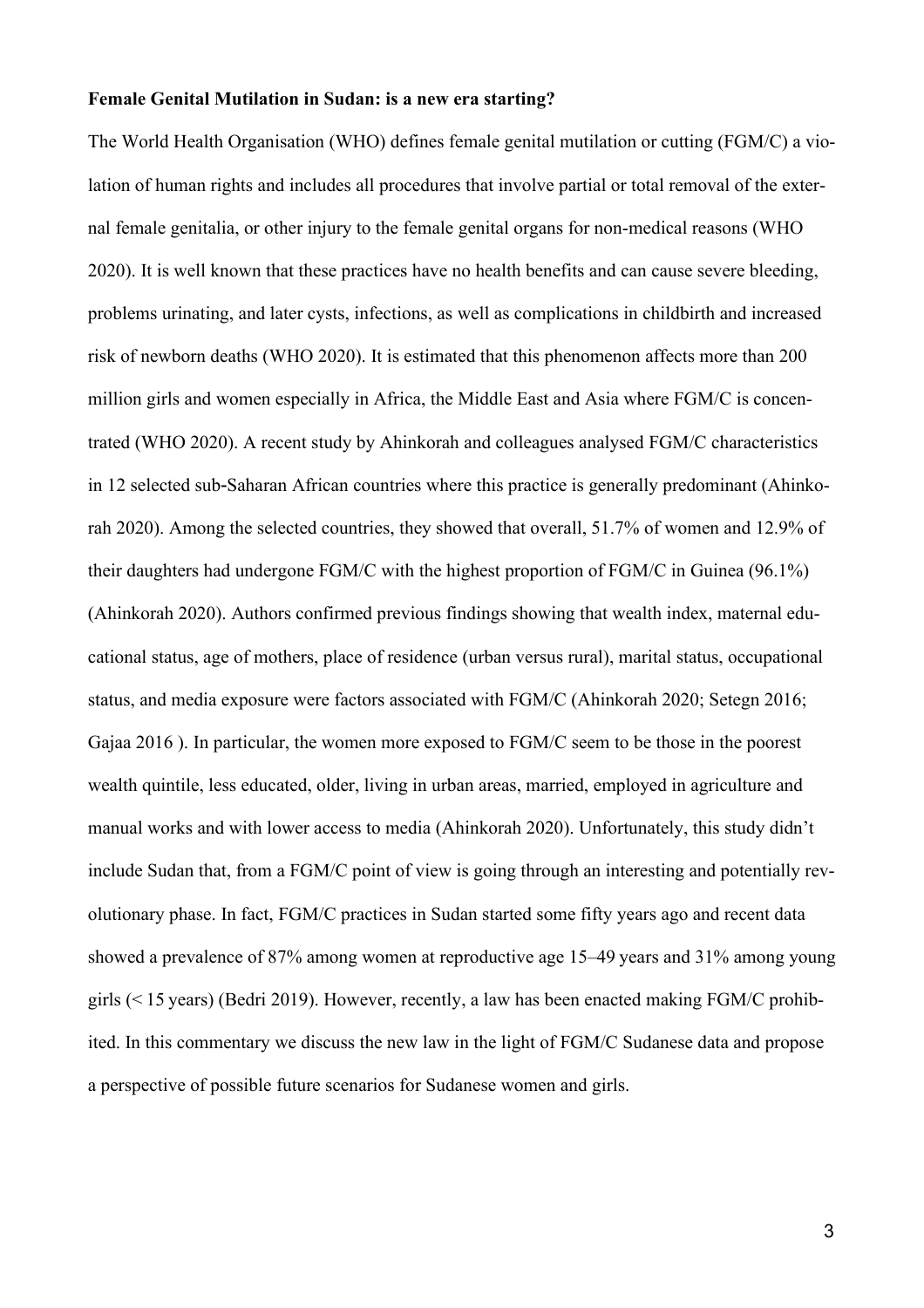According to the 2014 Multiple Indicators Cluster Survey (MICS), Sudan has a FGM/C rate of 86.6%, which is the highest rate of FGM/C in the world (UNICEF 2016). Reasons for practicing FGM/C in the Country include socio-cultural and economic factors. FGM/C is a requirement to get married in Sudan, as it is driven by the belief that it maintains intact the virginity of the woman, which is considered as mandatory to engage in a safe marriage. In addition, FGM/C is considered a good hygiene practice in Sudan that enhances both cleanliness and beauty. Although, on one hand, these could be considered valid reasons that allow to understand the existence of these practices, on the other hand, WHO recognises them as a violation of human rights and ascribes them no health benefits (WHO 2020). There are significant differences across regions, strictly related to ethnicity owing to some ethnic groups historically not practicing FGM/C. Those who practice FGM/C also vary according to area of residence. In general, FGM/C is mainly performed by trained midwives (63.6% of women who undergone FGM/C), followed by traditional circumcisers (28.7% of women who undergone FGM/C). Overall, 31.5% of girls in the age group 0-14 years have undergone FGM/C (UNICEF 2016). Daughters whose mothers have no education (33.6%) are more likely to be exposed to the practice of FGM/C when compared to daughters whose mothers have a primary education (32.7%), secondary education (28.6%) and higher education (15.2%). Finally, women in the poorest households are more likely to support the continuation of the practice (61.9%) compared to those in the wealthiest households (23.3%) (UNICEF 2016).

FGM/C is still widely practiced across all Sudan, however, importantly social attitudes and norms towards the practice are changing (Badawi 2016). Over half of women aged 15-49 years (52.8%) think that FGM/C practice should be abandoned. Highest rates of women favourable to the abandonment of FGM/C are found mostly in urban areas or in states where anti-FGM/C interventions are implemented. This trend is reflected in the legislative framework: Sudan was the first country in Africa to legislate against FGM/C in 1946, criminalising the most severe form of FGM/C known as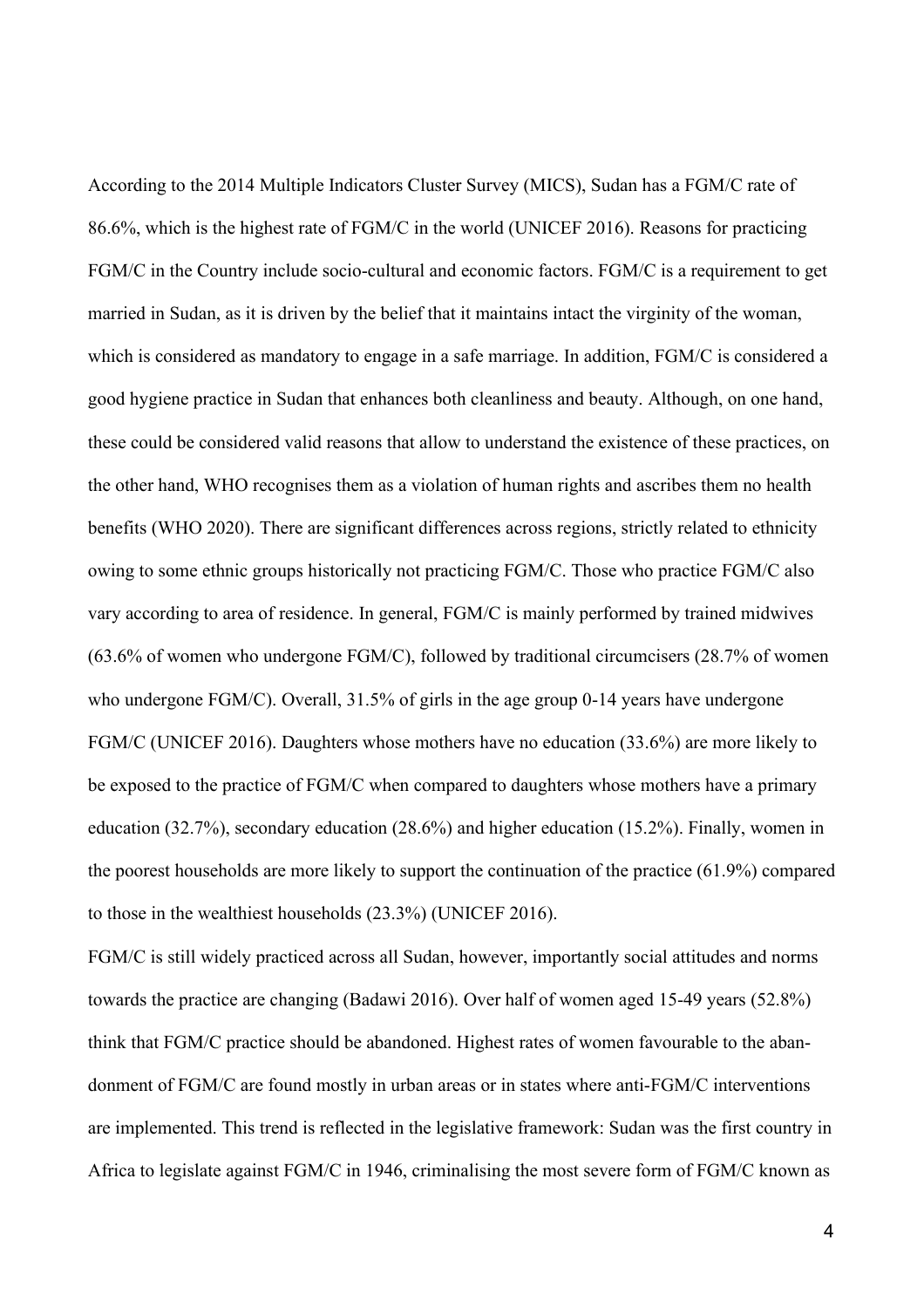"pharaonic" (type III, removal of all external genitalia preceding stitching of the vaginal opening), but permitting the locally known "Sunna" form (type I, partial or total removal of the clitoris) (UN-FPA/UNICEF 2020). Attempts to enforce the 1946 law were very rare up to 1983, when Sharia law was introduced and the article prohibiting FGM/C was definitely removed from the penal code. In 2007, the New Women Empowerment National Policy called for the eradication of FGM/C (Kondgen 2010). In addition, the Sudanese Government endorsed the *National Strategy for the Abolition of FGM/C* (2008-2018) and, in line with this, the National Council for Children Welfare (NCCW), the main responsible governmental body for Child Protection, launched the "Saleema Initiative" in 2008 to promote a positive reframing of the discourse over uncut girls. However, the N*ational Strategy for the Abolition of FGM/C* has never been reinforced by supportive laws or policies. In 2009, a proposed ban on FGM/C in the National Child Act failed to materialise. Many states in Sudan have managed to pass laws prohibiting and criminalising all forms of FGM/C, but most of them remained to be enforced or simply appeared to be a political compromise with no penalties for offenders as in the Red Sea State (Al-Nagar 2017).

After years of persistent and forceful advocacy by all stakeholders led by the NCCW, the amendment to the Criminal Law Article 141 was endorsed by both the Sovereign and Ministerial Councils on 22 April 2020. The Article is considered a landmark move by the transitional Sudanese government to criminalise FGM/C in Sudan. The adoption of the Child Act in 2010 was considered as a milestone for the protection of children generally and specifically for children in conflict with the law. However, the implementation of the Child Act has always been challenged with the implementation of the Criminal Act (1991) by judges. The Criminal law of 1991 had contradicted the Child Act in different provisions leading to violations of the Child Rights in Sudan (UNICEF 2020). The recently amended Article 141 contains the following provisions: 1) There shall be deemed to commit the offence of female genital mutilation whoever, removed, mutilated the female genitalia by cutting, maiming or modifying any natural part of it leading to the full or partial loss of its functions, whether it is inside a hospital, health center, dispensary or clinic or other places; 2) Whoever

5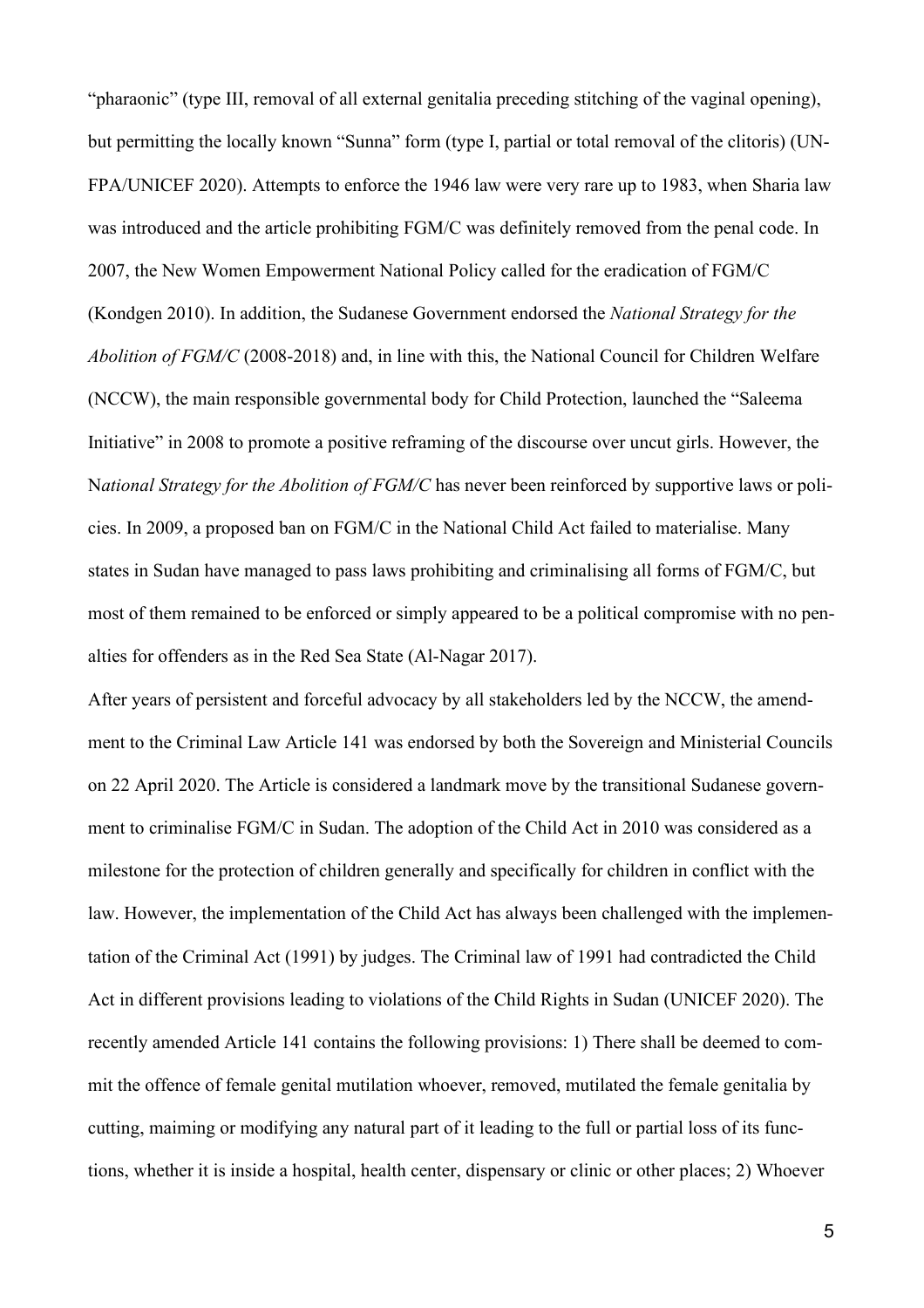commits the crime of female genital mutilation shall be punished with three years imprisonment and a fine or closing the premises.

The new Criminal Law, together with Article 141, has become enforceable upon final ratification, on July 10, 2020, almost three months after it passed. This leads the discussion on the real chances of enforceability of the law in the Country. Criminalisation and legal reforms might not be enough for Sudan's new law against FGM/C to be useful. Educational and cultural reforms should be supported and promoted. There is still a large stigma attached to girls who have not undergone FGM/C in Sudan. Advocacy and awareness on the enforcement of the law could initially cause an increase in the practice because of the fear of social exclusion or social stigma for not conforming to the norm, which may be stronger than the fear of fines and imprisonment. The Sudanese Government needs to focus first on community awareness to ensure demand and acceptance for the law, which was approved at a Federal level but, most probably, it is still unknown by the majority of local communities. In addition, while this new law may affect the prevalence rate of FGM/C in the coming years, it could also create a new stigma for those girls who have been already cut. Main challenges include not only cultural resistance, but also lack of updated data, misuse of resources and lack of coordination among stakeholders. Finally, the current Coronavirus Disease (Covid-19) pandemic contributed negatively to the practice. During lockdown months in 2020, an increase in the practice was registered across the Country, taking advantage of children being out of schools (UNFPA 2020).

Ending FGM/C is not only a matter of law. Efficient mechanisms, specifically allocated financial resources, and broader partnerships that include governmental bodies, civil society, community-based organisations, and international actors, should be put in place. The law is an essential step that has to be properly enforced, otherwise it could even have harmful effects.

While the overall rate of FGM/C in Sudan is one of the highest in the world, it varies among communities and states. Official updated data and research would enable risk-mapping and help policy-makers and organisations to better identify the economic, social and health consequences of FGM/C, and

6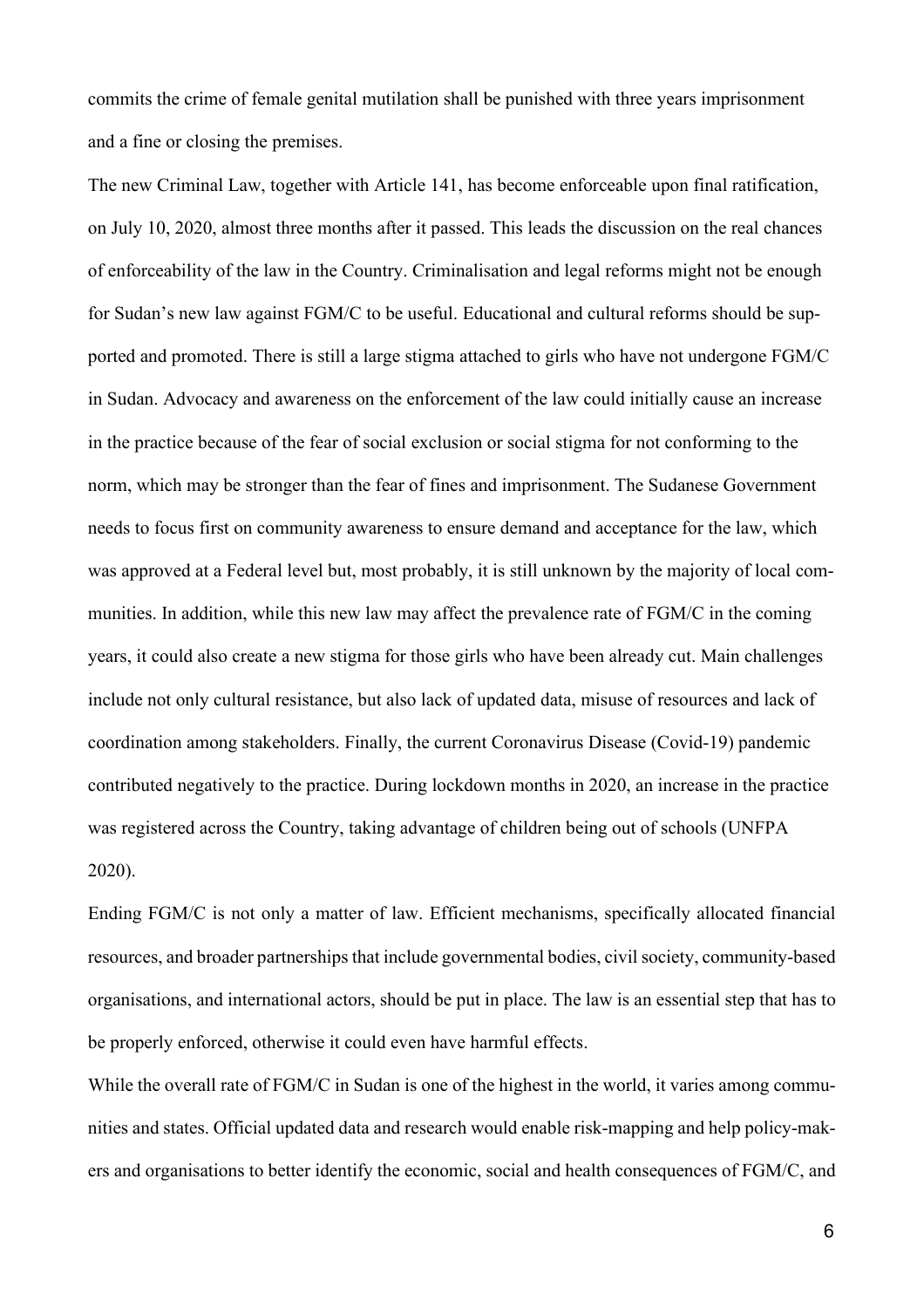to target areas with the highest rates of the practice. The law should be aligned with existing or future national strategies and policies, especially concerning Child Protection and Gender Based Violence (GBV). The Government and its partners should be careful in not criminalising different groups including parents, midwives, community leaders and health providers. This could lead to practice FGM/C "underground" and to avoid referral to health centres in case of health consequences for the fear of sanctions. Awareness about the amendment and, most importantly, consensus, should be raised among those groups, ensuring a wider support to social norms change towards new social norms and practices that do not violate human rights (for example providing economic support to midwives or promoting alternative rituals). Academic institutions and media can play a great role in changing the beliefs around FGM/C practice; they could organise media campaigns, promote exchanges with communities abroad and include awareness in the school curricula. In addition, many evaluations have demonstrated that interventions to end FGM/C are more successful if inserted in broader programs to tackle communities' needs and challenges. All these elements have shown in numerous countries to be successful and have led to the creation of an environment where FGM/C no longer has a traditional value (UNFPA/UNICEF 2020).

In Sudan, the Government, and more specifically the NCCW, are strongly committed to put in place mechanisms for the creation of an enabling environment to enforce the law. In this regard, the NCCW already established a roadmap that seems aligned with the main elements of success described above. Trainings for law enforcement will be organised for community leaders and health providers. In addition, a Memorandum of Understanding will be established with the media to organise and conduct a communication campaign on the recently ratified law against FGM/C. Finally, the roadmap will be aligned with main national strategies such as the National Health Sector Strategy, the National Girls Education Sector Strategy, the National Social Protection Strategy and the GBV Strategy. These elements, combined with an active partnership between the Sudanese Government and the civil society, show that Sudan has a favourable political and social context to enforce successfully the law and eradicate FGM/C practice. Still, the current economic crisis affecting the Country, together with the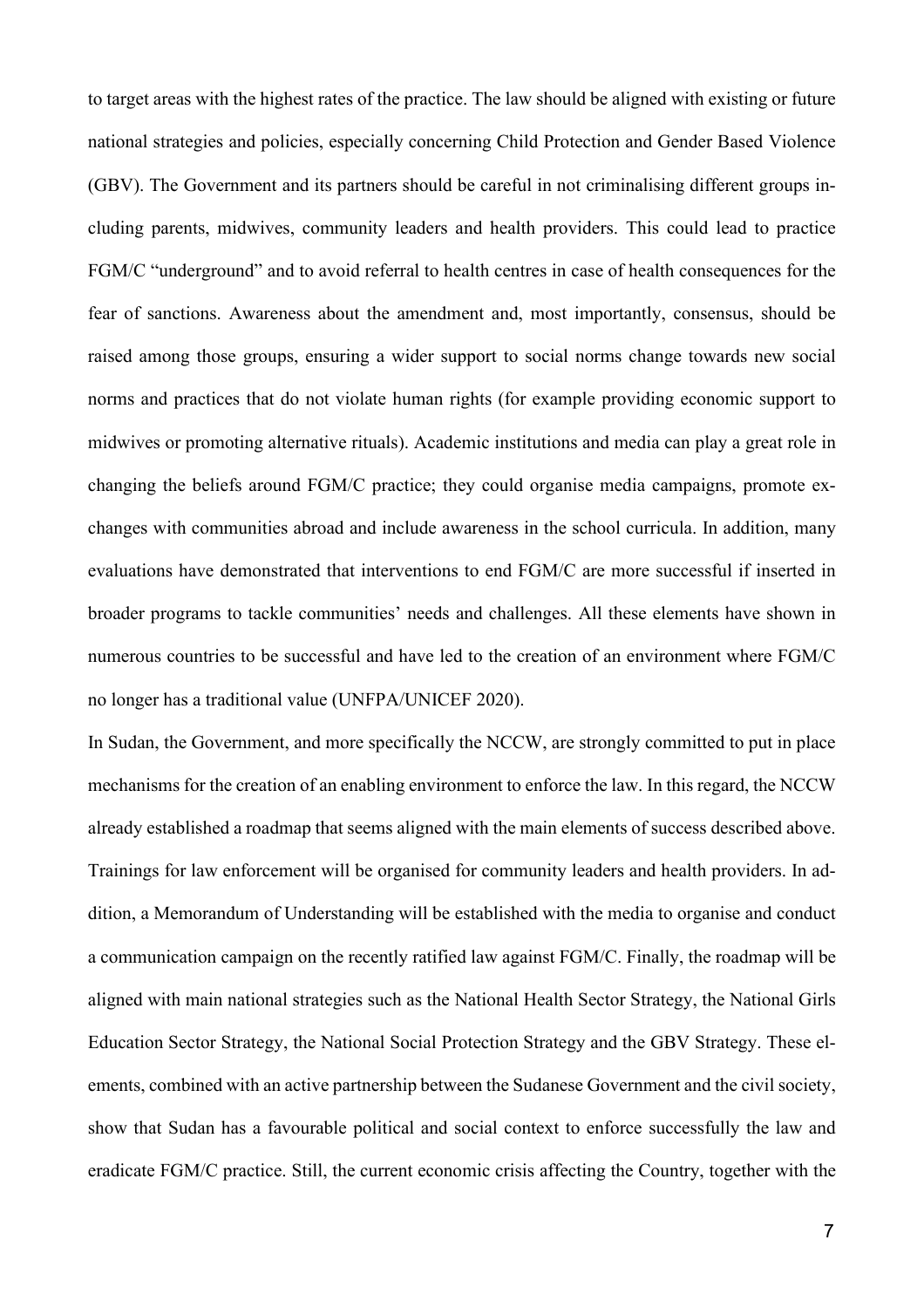global Covid-19 pandemic, could lead to a swift change of priorities and undermine the process of enforcement.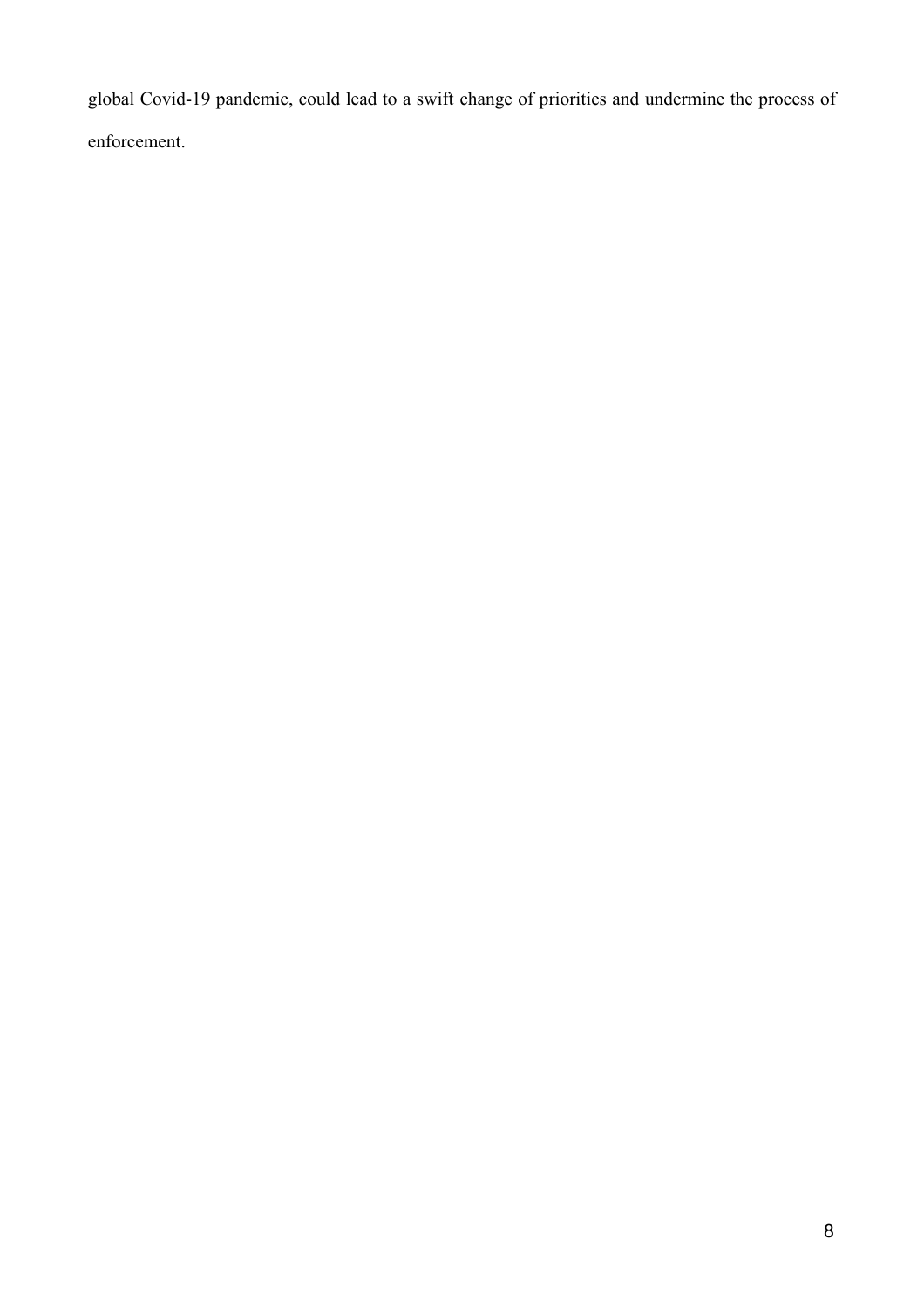# **Declarations**

# **Ethics approval and consent to participate:** Not applicable

# **Consent for publication:** not applicable

**Availability of data and materials:** All data generated or analysed during this study are included in

this published article

**Conflict of Interest:** all authors declare no conflict of interest

**Funds:** none to declare

# **Author contribution**

Conceptualisation, M.L. and Y.S.; Data Curation, D.P. and M.L..; Writing – Original Draft Prepara-

tion, M.L. and D.P.; Writing – Review & Editing, L.S and V.R; Supervision,Y.S.

## **Acknowledgements:** none

# **Authors information**

Michela Lugiai (michela.lugiai@aics.gov.it)

Yasir Shalabi (yas\_shalabi@yahoo.com)

Vincenzo Racalbuto (vincenzo.racalbuto@aics.gov.it)

Damiano Pizzol (damianopizzol8@gmail.com)

Lee Smith (Lee.Smith@aru.ac.uk)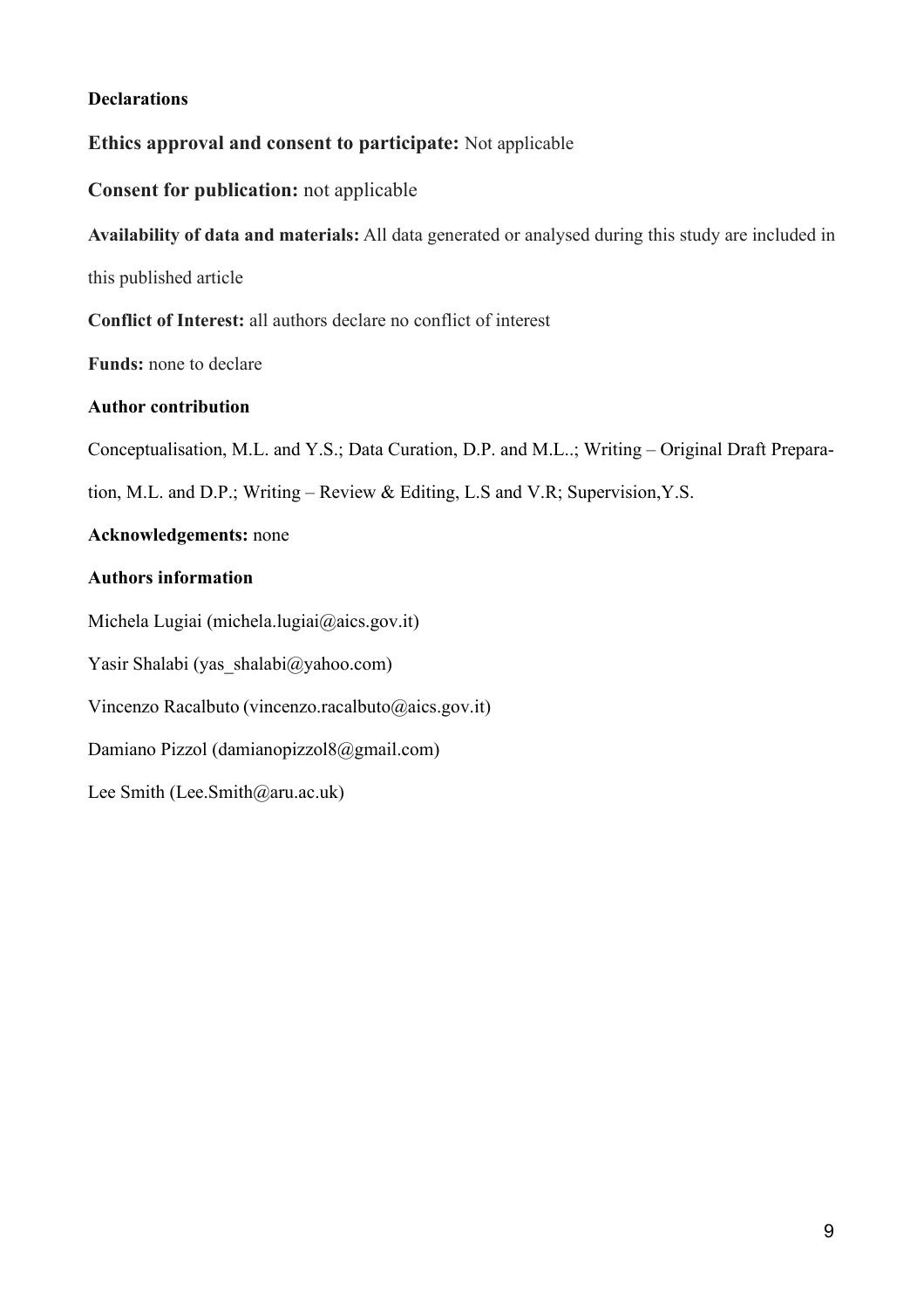## **References**

Ahinkorah BO, Hagan JE Jr, Ameyaw EK, Seidu AA, Budu E, Sambah F, Yaya S, Torgbenu E, Schack T. Socio-economic and demographic determinants of female genital mutilation in sub-Saharan Africa: analysis of data from demographic and health surveys. Reprod Health. 2020 Oct  $22;17(1):162.$ 

Al-Nagar S, Tønnessen L, Bamkar S, Weak law forbidding female genital mutilation in Red Sea State, Sudan, Sudan Working Paper n.1, May 2017.

Badawi ZA, Folcio A, Gender Analysis for Sudan in the framework of the EU Gender Action Plan (GAP) 2016-2020, 2016.

Bedri N, Sherfi H, Rudwan G, Elhadi S, Kabiru C, Amin W. Shifts in FGM/C practice in Sudan: communities' perspectives and drivers. BMC Womens Health. 2019 Dec 30;19(1):168. Gajaa M, Wakgari N, Kebede Y, Derseh L. Prevalence and associated factors of circumcision among daughters of reproductive aged women in the Hababo Guduru District, Western Ethiopia: a cross-sectional study. BMC Womens Health. 2016 Jul 22;16:42.

Kondgen, Olaf (2010) Shari'a and national law in the Sudan. In:Jan Michiel Otto (ed.)Sharia Incorporated: A ComparativeOverview of the Legal Systems of Twelve Muslim Countries inPast and Present. Leiden: Leiden University Press, 181–230

(3) (PDF) Islamic Law States and the International Court of Justice. Available from:

https://www.researchgate.net/publication/258155478 Islamic Law States and the International Court of Justice [accessed Jan 18 2021].

Setegn T, Lakew Y, Deribe K. Geographic Variation and Factors Associated with Female Genital Mutilation among Reproductive Age Women in Ethiopia: A National Population Based Survey. PLoS One. 2016 Jan 7;11(1):e0145329.

UNFPA. Millions more cases of violence, child marriage, female genital mutilation, unintended pregnancy expected due to the COVID-19 pandemic. https://www.unfpa.org/news/millions-morecases-violence-child-marriage-female-genital-mutilation-unintended-pregnancies (Accessed November 2020)

UNFPA/UNICEF. Joint Evaluation of UNFPA-UNICEF Joint Programme onf FGM/C: Accelerating Change. https://www.unfpa.org/admin-resource/unfpa-unicef-joint-evaluation-unfpa-unicefjoint-programme-female-genital (Accessed November 2020)

UNICEF, Female Genital Mutilation/Cutting (FGM/C) and Child Marriage in Sudan – Are there any changes taking place? An In-Depth Analysis Using Multiple Indicators Cluster Surveys (MICS) Sudanese Household and Health Surveys (SHHSS), 2016.https://www.unicef.org/sudan/reports/female-genital-mutilationcutting-and-child-marriage-sudan-are-there-any-changes-taking (Accessed November 2020)